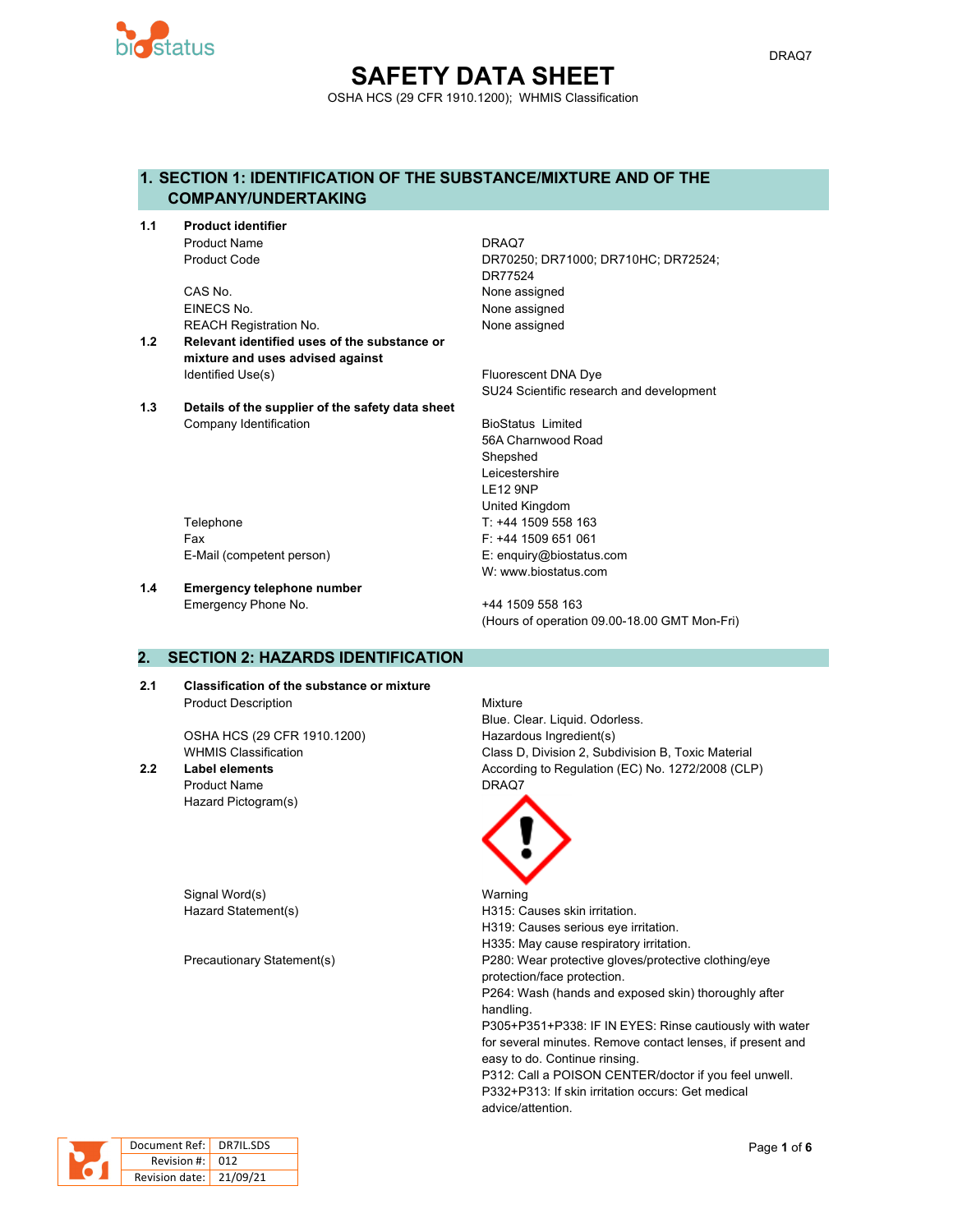

P362: Take off contaminated clothing. **2.3 Other hazards** Warning - this preparation contains a substance not yet tested completely.

**2.4 Additional Information** None

#### **3. SECTION 3: COMPOSITION/INFORMATION ON INGREDIENTS**

#### **3.2 Mixtures**

| Hazardous Ingredient(s)                                                                                                       | %     | CAS No.       | <b>OSHA HCS (29 CFR)</b><br>1910.1200) | <b>WHMIS Classification</b>                              |
|-------------------------------------------------------------------------------------------------------------------------------|-------|---------------|----------------------------------------|----------------------------------------------------------|
| Proprietary derivative of<br>1,5-BIS{[2-<br>(DIMETHYLAMINO)<br>ETHYLJAMINO}-4,8-<br><b>DIHYDROXYANTHRACE</b><br>NE-9.10-DIONE | $<$ 1 | None assigned | Irritant.                              | Class D, Division 2,<br>Subdivision B, Toxic<br>Material |

#### **3.3 Additional Information**

For full text of H/P phrases see section 16.

#### **4. SECTION 4: FIRST AID MEASURES**



| 4.1 | <b>Description of first aid measures</b>      |                                                                               |
|-----|-----------------------------------------------|-------------------------------------------------------------------------------|
|     | General information                           | Warning - this preparation contains a substance not yet                       |
|     |                                               | tested completely.                                                            |
|     | Inhalation                                    | IF INHALED: Remove person to fresh air and keep<br>comfortable for breathing. |
|     | Ingestion                                     | IF SWALLOWED: Rinse mouth. Get medical attention                              |
|     |                                               | immediately.                                                                  |
|     | <b>Skin Contact</b>                           | IF ON SKIN (or hair): Take off immediately all contaminated                   |
|     |                                               | clothing. Rinse skin with water/shower. If symptoms persist,                  |
|     |                                               | obtain medical attention.                                                     |
|     | Eye Contact                                   | IF IN EYES: Rinse cautiously with water for several minutes.                  |
|     |                                               | Remove contact lenses, if present and easy to do. Continue                    |
|     |                                               | rinsing. If eye irritation persists: Get medical                              |
|     |                                               | advice/attention.                                                             |
| 4.2 | Most important symptoms and effects, both     |                                                                               |
|     | acute and delayed                             |                                                                               |
|     | Inhalation                                    | May cause irritation to the respiratory system.                               |
|     | Ingestion                                     | Stomach ache. Vomiting                                                        |
|     | <b>Skin Contact</b>                           | May cause irritation.                                                         |
|     | Eye Contact                                   | May cause eye irritation.                                                     |
| 4.3 | Indication of any immediate medical attention | Treat symptomatically.                                                        |
|     | and special treatment needed                  |                                                                               |
| 5.  | <b>SECTION 5: FIRE-FIGHTING MEASURES</b>      |                                                                               |
|     |                                               |                                                                               |
| 5.1 | <b>Extinguishing Media</b>                    | Non-flammable. In case of fire in the surroundings: all                       |
| 5.2 | Special hazards arising from the substance or | extinguishing agents allowed.<br>None anticipated.                            |
|     |                                               |                                                                               |

**5.3 Advice for fire-fighters Fire fighters** Fire fighters should wear complete protective clothing including self-contained breathing apparatus.

#### **6. SECTION 6: ACCIDENTAL RELEASE MEASURES**

**6.1 Personal precautions, protective equipment and** Wear suitable protective clothing, gloves and eye/face **emergency procedures**

protection.

|  | Document Ref: DR7IL.SDS |  |
|--|-------------------------|--|
|  | Revision #: 012         |  |
|  | Revision date: 21/09/21 |  |

**mixture**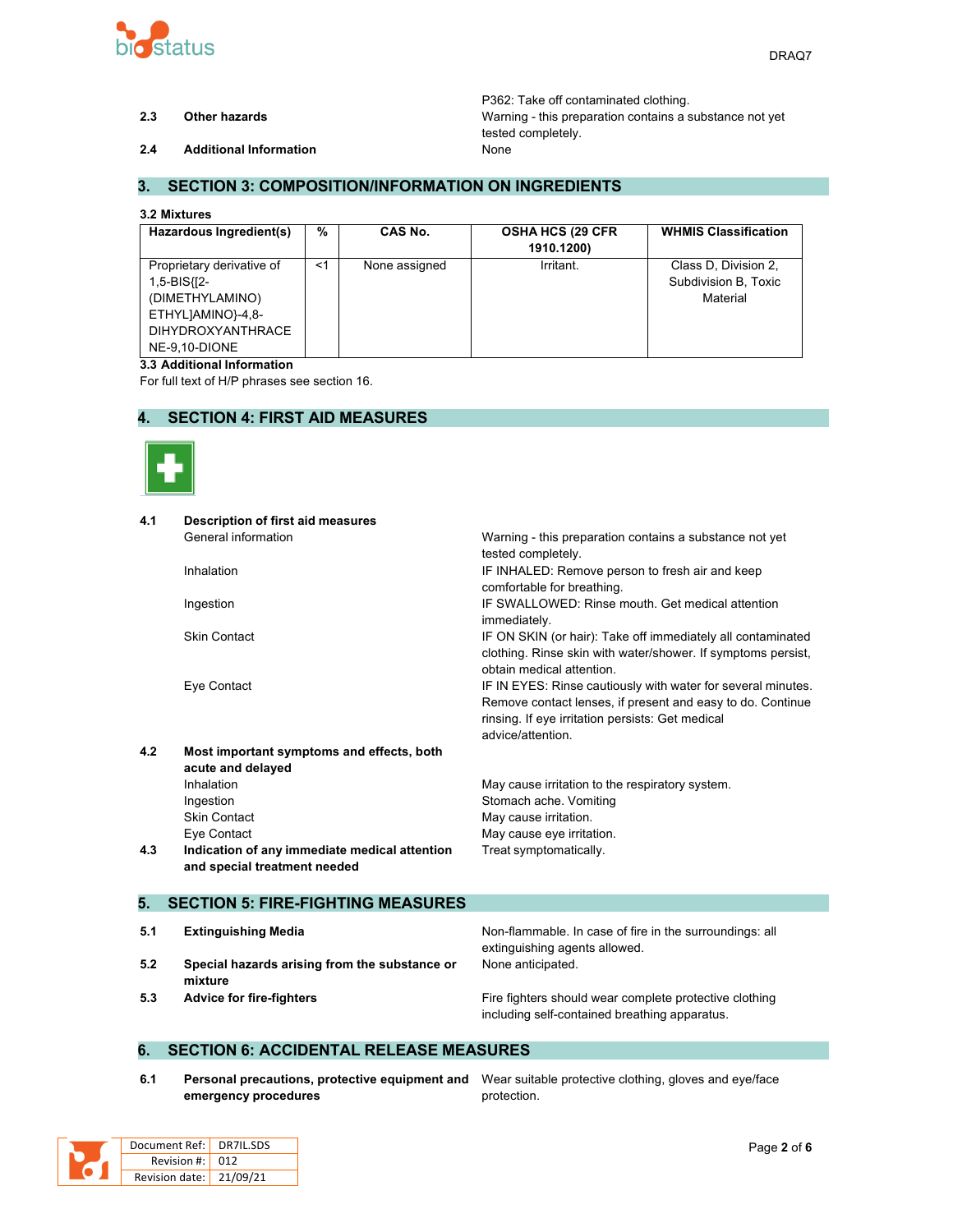

| 6.2<br>6.3<br>6.4 | <b>Environmental precautions</b><br>Methods and material for containment and<br>cleaning up<br><b>Reference to other sections</b> | Cover with absorbent or contain. Collect and dispose.<br>Wear suitable protective clothing, gloves and eye/face<br>protection. Cover with absorbent or contain. Collect and<br>dispose. Dispose of this material and its container to<br>hazardous or special waste collection point. Wash the<br>spillage area with water.<br>Wear suitable protective clothing, gloves and eye/face<br>protection. For full text of H/P phrases see section 16.<br>Collect mechanically and dispose of according to Section<br>13. |
|-------------------|-----------------------------------------------------------------------------------------------------------------------------------|----------------------------------------------------------------------------------------------------------------------------------------------------------------------------------------------------------------------------------------------------------------------------------------------------------------------------------------------------------------------------------------------------------------------------------------------------------------------------------------------------------------------|
| 7.                | <b>SECTION 7: HANDLING AND STORAGE</b>                                                                                            |                                                                                                                                                                                                                                                                                                                                                                                                                                                                                                                      |
|                   |                                                                                                                                   |                                                                                                                                                                                                                                                                                                                                                                                                                                                                                                                      |
| 7.1               | <b>Precautions for safe handling</b>                                                                                              | For professional users only.<br>Observe the usage / storage instructions.<br>Wear suitable protective clothing, gloves and eye/face                                                                                                                                                                                                                                                                                                                                                                                  |

**7.2 Conditions for safe storage, including any incompatibilities** Storage temperature Storage temperature Storage temperature (°C): 2-8. Do not freeze. Storage life Observe directions on label and instructions for use. Incompatible materials **None anticipated**. **7.3 Specific end use(s) Eluorescent DNA Dye** 

# SU24 Scientific research and development

Always wash hands before smoking, eating and drinking.

Avoid contact with skin and eyes.

#### **8. SECTION 8: EXPOSURE CONTROLS/PERSONAL PROTECTION**

- **8.1 Control parameters** Exposure limit values Not determined. USA (NIOSH/OSHA) Not determined. BEI: Biological Exposure Indices (ACGIH) Not determined. OEL (Ireland) Not determined. Japan (ENCS) Not determined.
- **8.2 Exposure controls**
- **8.2.1 Appropriate engineering controls** Provide adequate ventilation.
- **8.2.2 Personal protection equipment**

protection.



Eye/face protection Wear protective eyewear (goggles, face shield, or safety glasses).

Skin protection (Hand protection/ Other) Wear suitable protective clothing and gloves. Respiratory protection **Not normally required.** Unlikely to be hazardous by inhalation because of the low vapor pressure of the material at ambient temperature.

### **9. SECTION 9: PHYSICAL AND CHEMICAL PROPERTIES**

#### **9.1 Information on basic physical and chemical**

- **properties** Appearance Colored liquid. **Color.** Blue. Odor **Odorless**. Odor Threshold **Not available**. pH Not available. Melting Point/Freezing Point Not available. Initial boiling point and boiling range Not available. Flash point **Not available.** Evaporation Rate **Not available**.
	-

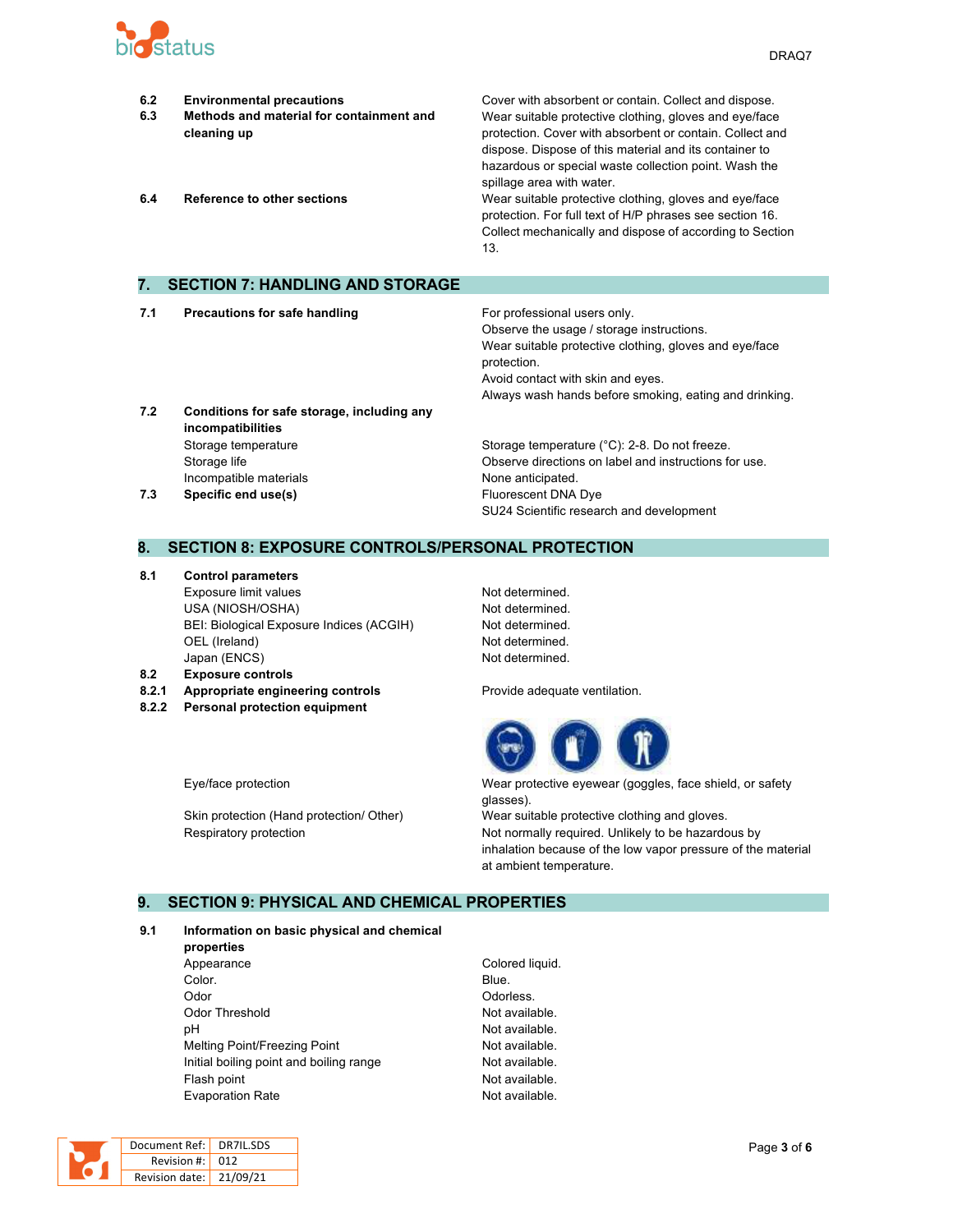

|     | Flammability (solid, gas)                    | Not available. |
|-----|----------------------------------------------|----------------|
|     | Upper/lower flammability or explosive limits | Not available. |
|     | Vapor pressure                               | Not available. |
|     | Vapor density                                | Not available. |
|     | Relative density                             | Not available. |
|     | Solubility(ies)                              | Not available. |
|     | Partition coefficient: n-octanol/water       | Not available. |
|     | Auto-ignition temperature                    | Not available. |
|     | <b>Decomposition Temperature</b>             | Not available. |
|     | Viscosity                                    | Not available. |
|     | <b>Explosive properties</b>                  | Not available. |
|     | Oxidizing properties                         | Not available. |
| 9.2 | <b>Other information</b>                     | None known.    |
|     |                                              |                |

#### **10. SECTION 10: STABILITY AND REACTIVITY**

- **10.1 Reactivity 10.1 Reactivity 10.1 Reactivity**
- 
- **10.3 Possibility of hazardous reactions** None known.
- **10.4 Conditions to avoid None known.**
- 
- **10.6 Hazardous decomposition product(s)** None known.

## **10.2 Chemical stability 10.2 Chemical stability** Stable at ambient temperatures. **10.5 Incompatible materials 10.5 Incompatible materials** Strong **Strong oxidizing agents. Strong Alkalis.**

#### **11. SECTION 11: TOXICOLOGICAL INFORMATION**

| 11.1 | Information on toxicological effects                                       |                                                              |  |  |
|------|----------------------------------------------------------------------------|--------------------------------------------------------------|--|--|
|      | Mixture                                                                    |                                                              |  |  |
|      | Warning - this preparation contains a substance not yet tested completely. |                                                              |  |  |
|      | <b>Acute toxicity</b>                                                      | Not determined. No information available.                    |  |  |
|      | <b>Irritation</b>                                                          | Not determined. No information available.                    |  |  |
|      | <b>Corrosivity</b>                                                         | Not determined. No information available.                    |  |  |
|      | <b>Sensitization</b>                                                       | Not determined. No information available.                    |  |  |
|      | <b>STOT - single exposure</b>                                              | Not determined. No information available.                    |  |  |
|      | <b>Repeated dose toxicity</b>                                              | Not determined. No information available.                    |  |  |
|      | Carcinogenicity                                                            | Not determined. No information available.                    |  |  |
|      | <b>Mutagenicity</b>                                                        | Not determined. No information available.                    |  |  |
|      | <b>Toxicity for reproduction</b>                                           | Not determined. No information available.                    |  |  |
| 11.2 | <b>Other information</b>                                                   |                                                              |  |  |
|      | Inhalation                                                                 | May cause irritation to the respiratory system.              |  |  |
|      | Ingestion                                                                  | Harmful: possible risk of irreversible effects if swallowed. |  |  |
|      | <b>Skin Contact</b>                                                        | May cause irritation.                                        |  |  |
|      | Eye Contact                                                                | May cause eye irritation.                                    |  |  |
|      |                                                                            |                                                              |  |  |

#### **12. SECTION 12: ECOLOGICAL INFORMATION**

| 12.1<br>12.2 | Toxicity<br>Persistence and degradability | Not determined. No information available.<br>Not determined. No information available. |
|--------------|-------------------------------------------|----------------------------------------------------------------------------------------|
| 12.3         | <b>Bioaccumulative potential</b>          | Not determined. No information available.                                              |
| 12.4         | Mobility in soil                          | Not determined. No information available.                                              |
| 12.5         | <b>Results of PBT and vPvB assessment</b> | Not determined. No information available.                                              |
| 12.6         | Other adverse effects                     | Not determined. No information available.                                              |

#### **13. SECTION 13: DISPOSAL CONSIDERATIONS**

**13.1 Waste treatment methods** Disposal should be in accordance with local, state or national legislation. **13.2 Additional Information** Wear suitable protective clothing, gloves and eye/face protection.

#### **14. SECTION 14: TRANSPORT INFORMATION**

NOT CLASSED AS DANGEROUS FOR Not classified according to the United Nations 'Recommendations on

| Document Ref: DR7IL.SDS |  |
|-------------------------|--|
| Revision #: 012         |  |
| Revision date: 21/09/21 |  |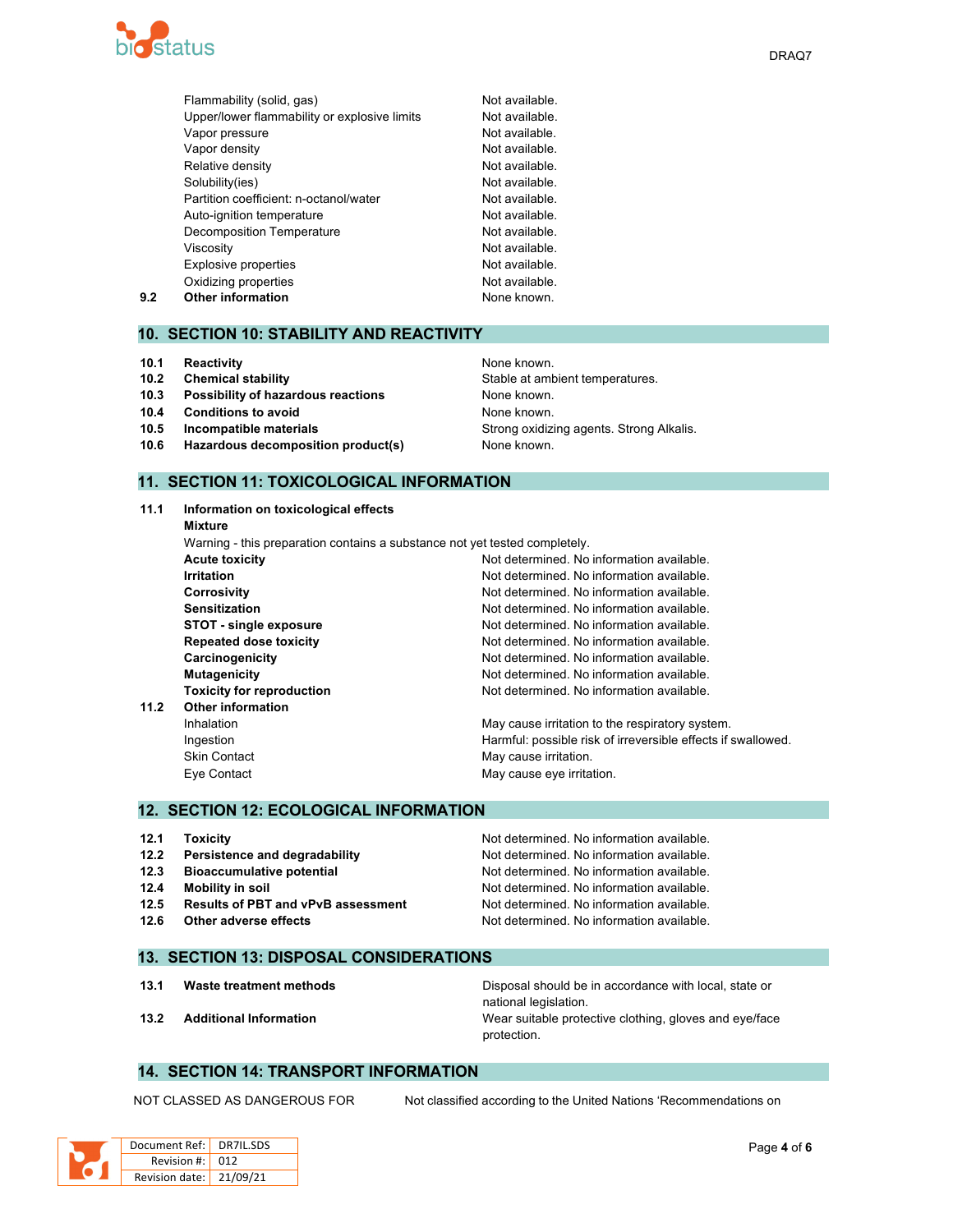

| TRANSPORT. |                                                                                        | the Transport of Dangerous Goods'. (IMDG, ICAO/IATA, ADR/RID). |
|------------|----------------------------------------------------------------------------------------|----------------------------------------------------------------|
| 14.1       | UN number                                                                              | Not applicable.                                                |
| 14.2       | UN proper shipping name                                                                | Not applicable.                                                |
| 14.3       | Transport hazard class(es)                                                             | Not applicable.                                                |
| 14.4       | Packing group                                                                          | Not applicable.                                                |
| 14.5       | <b>Environmental hazards</b>                                                           | None known.                                                    |
| 14.6       | Special precautions for user                                                           | Not applicable.                                                |
| 14.7       | Transport in bulk according to Annex II of                                             | Not applicable.                                                |
|            | MARPOL73/78 and the IBC Code                                                           |                                                                |
|            |                                                                                        |                                                                |
|            | <b>15. SECTION 15: REGULATORY INFORMATION</b>                                          |                                                                |
| 15.1       | Safety, health and environmental<br>regulations/legislation specific for the substance |                                                                |

|      | or mixture                                           |                                                    |
|------|------------------------------------------------------|----------------------------------------------------|
|      | SARA 313 - Toxic Chemicals                           | <b>None</b>                                        |
|      | <b>CERCLA (Comprehensive Environmental Response)</b> | None                                               |
|      | Compensation and Liability Act)                      |                                                    |
|      | Proposition 65 (California)                          |                                                    |
|      | Massachusetts MSL                                    | None                                               |
|      | New Jersey Department of Health RTK List             | None                                               |
|      | Pennsylvania RTK                                     | None                                               |
|      | Canada                                               |                                                    |
|      | <b>WHMIS Classification</b>                          | Class D, Division 2, Subdivision B, Toxic Material |
|      | <b>PIN Number</b>                                    | Not applicable.                                    |
|      | CANADA INGREDIENT DISCLOSURE LIST                    | None                                               |
| 15.2 | <b>Chemical Safety Assessment</b>                    | Not determined. No information available.          |
|      |                                                      |                                                    |

#### **16. SECTION 16: OTHER INFORMATION**

| The following sections contain revisions or new statements: 1-16. |  |  |
|-------------------------------------------------------------------|--|--|
| $\blacksquare$                                                    |  |  |

| Long Term Exposure Limit                                             |  |
|----------------------------------------------------------------------|--|
| Short Term Exposure Limit                                            |  |
| Specific Target Organ Toxicity                                       |  |
| Derived No Effect Level                                              |  |
| Predicted No Effect Concentration                                    |  |
| Persistent, Bioaccumulative and Toxic                                |  |
| very Persistent and very Bioaccumulative                             |  |
| Flammable Liquid Category 1                                          |  |
| Flammable Liquid Category 2                                          |  |
| Flammable Liquid Category 3                                          |  |
| Acute toxicity Category 4                                            |  |
| Skin corrosion/irritation Category 2                                 |  |
| Serious eye damage/irritation Category 2                             |  |
| Specific target organ toxicity - single exposure Category 3          |  |
| Specific target organ toxicity — repeated exposure Category 1        |  |
| Hazard Statement(s) and Precautionary Statement(s)                   |  |
| P280: Wear protective gloves/protective clothing/eye protection/face |  |
| protection.                                                          |  |
| P264: Wash (hands and exposed skin) thoroughly after handling.       |  |
| P305+P351+P338: IF IN EYES: Rinse cautiously with water for several  |  |
| minutes. Remove contact lenses, if present and easy to do. Continue  |  |
| rinsing.                                                             |  |
| P312: Call a POISON CENTER/doctor if you feel unwell.                |  |
| P332+P313: If skin irritation occurs: Get medical advice/attention.  |  |
| P362: Take off contaminated clothing.                                |  |
|                                                                      |  |

#### **Disclaimers**

Information contained in this publication or as otherwise supplied to Users is believed to be accurate and is given in good faith, but it is for the Users to satisfy themselves of the suitability of the product for their own particular purpose. BioStatus gives no warranty as to the fitness of the product for any particular purpose and any implied warranty or condition (statutory or otherwise) is excluded except to the extent that exclusion is prevented by law. BioStatus accepts no liability

|  | Document Ref:   DR7IL.SDS |  |
|--|---------------------------|--|
|  | Revision #: 012           |  |
|  | Revision date: 21/09/21   |  |